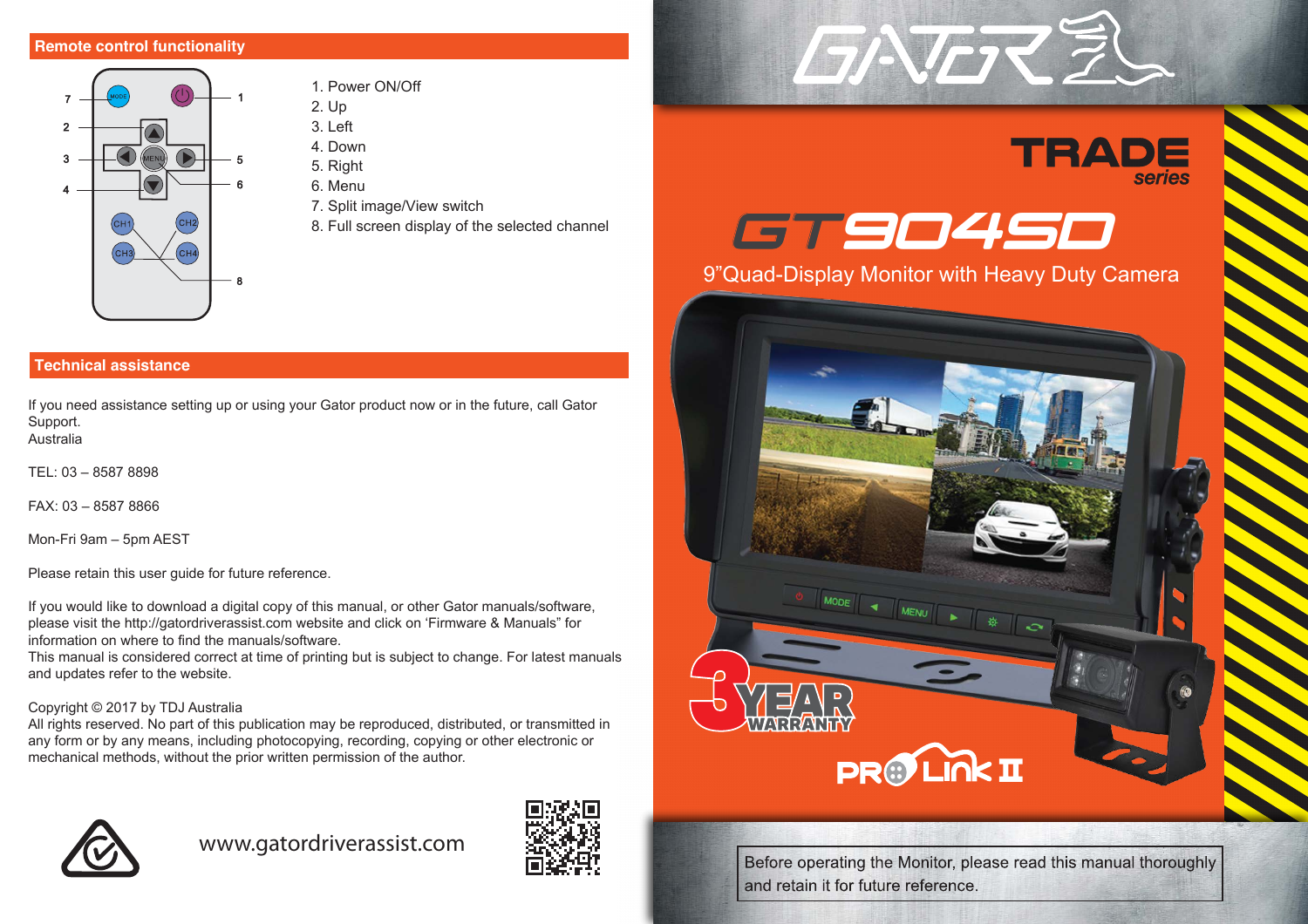- 1 x Hi-Resolution Monitor
- 1 x CMOS camera
- 1 x Wire harness
- 1 x Sun shade
- 1 x U-bracket
- 4 x U-bracket screws
- 1 x Remote controller

#### **Product structure**



# Monitor Features

- 9" High Resolution Monitor
- Resolution 1024x600 RGB
- Bright 450CD Display
- Aspect Ratio: 16:9
- 4X Video Inputs
- Single/Split/Quad Display Selectable
- PAL/NTSC Auto Switching
- 10 Metre Main harness Prolink II
- Rear View Delay (0~15S selection)
- High/Low Voltage & Short Circuit Protection
- 12/24 Input Voltage
- Detachable Sunshade
- Supplies 12V Power to Cameras

# Camera Features

- CMOS Image Sensor
- 120 Degree Wide Angle Lens
- Rated *IP69K* Waterproof
- NTSC
- Minimum Illumination: 0 Lux
- 10 IR LED's
- 1/4" Image Sensor



- 1. Power ON/Off
- 2. Camera input viewing modes.
- 3. Left
- 4. Menu
- 5. Right
- 6. Picture (Standard, Soft, Vivid, Light)
- 7. Scan mode
- 8. Remote sensor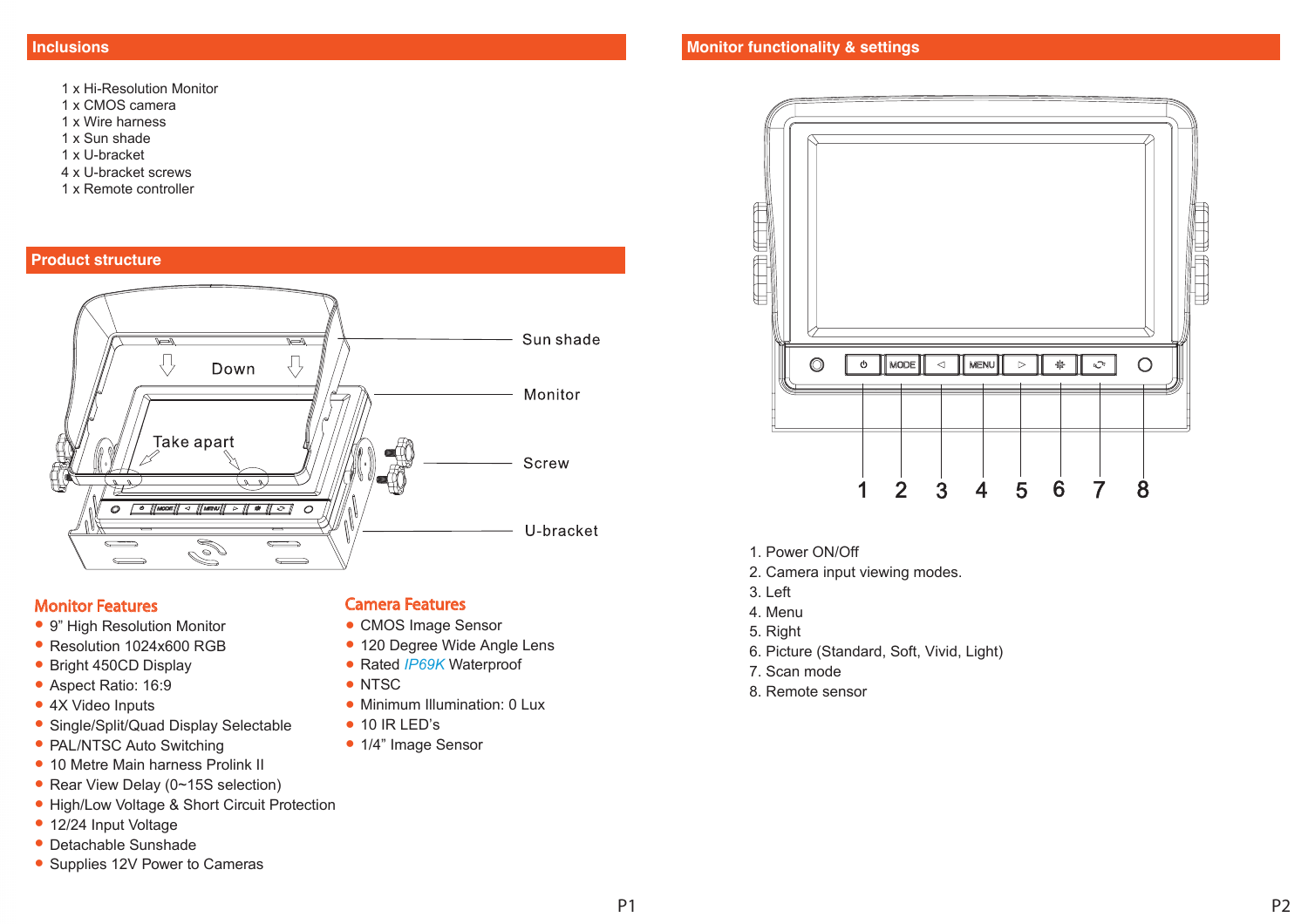#### **Menu structure**

When pressing the buttons on this unit be sure to hold the button down long enough for the unit to register. Press the Menu button once to scroll through each menu item. Keep pressing the Menu button to advance to the next set of menus. To scroll down to the item you wish to change press the Mode button. Use the left and right arrow buttons to change the value of the menu item selected. To exit the menu system simply wait 6 seconds without pressing any buttons.

The menu structure is in the following sequence.

#### **Picture, System, Mirror, Delay.**

- **1. Picture:** Bright(ness)/ Contrast/ Color (Saturation)/ Tint/ Reset
- **2. System:** Language/ Guidelines/ Show mode
- **3. Mirror:** Front Cam/ Back Cam/ Left Cam/ Right Cam
- **4. Delay:** Front Cam/ Back Cam/ Left Cam/ Right Cam

**Menu item descriptions.**

#### **1. Picture:**

**Brightness:** Adjusts the brightness of the screen. Be careful not to adjust this setting to high as this will reduce the contrast (blacks will eventually become greys reducing the contrast to whites)

**Contrast:** Adjust the transitions of highlighted areas to darkest shadows. A higher contrast makes the image appear sharper, but to much contrast will remove subtle details in the mid tones.

**Colour (Saturation):** This adjusts the colour saturation. Higher levels yield more colour, however to much colour may effect night time performance (may result in a noisy image).

**Tint:** This function adjusts the colour hue of the monitor. It shifts the monitors colour in the red direction if you decrease the number and it shifts it to the green direction if you increase the setting.

**Reset:** Returns the unit to factory settings.

#### **2. System:**

**Language:** There are 9 different language settings including popular languages such as German, French, Chinese, Italian, and Spanish.

**Guide lines:** When selected to be on the rear camera channel will have parking guide lines added to the image when it is triggered. When the Ch2 (back) camera is selected manually no guide lines are present.

**Show mode:** When selected on each channel will be labled on screen with its image. For example: Ch2 will be labeled "Back" Ch1 will be labeled "Front".

# **3. Mirror:**

**Front Cam, Rear Cam, Left Cam, Right Cam:** Depending on the direction of the camera, you may wish to change the orientation of the image for each camera. An example of this function would be in the event you have a forward facing camera and a rear facing camera. One of these images is best viewed as a mirror image (the rear view) and the other as a normal view (the front facing camera). This model is capable of selecting mirror mode individually for each camera.

#### **4. Delay:**

#### **Front Cam, Rear Cam, Left Cam, Right Cam:**

A delay off can be set for each camera channel of up to 10 seconds. This sets the switch off time after the trigger is removed. This function operates when a camera is triggered. For example the vehicle is in reverse and so the back up light wire of the car triggers the back camera to turn on automatically. When the trigger is lost (the vehicle is taken out of reverse) the Image is normally switched off or the monitor returned to its previous state. Delay time allows the camera to stay on for a prescribed amount of seconds after the trigger is lost.

**Using delay for blind spot priority when changing lanes.** The off delay can be used to keep a camera on when a trigger is intermittent like in the case of using the indicator bulb positive as a trigger to turn on a camera that views the blind spot on that side of the vehicle. When set to as little as 3 seconds the camera will stay on when changing lanes with the indicator on even though the trigger is not constant (on/off, on, off etc etc).

# **Common Trailer pin configurations** (Always check your individual trailers wiring in case its not standard)

| 7 Pin Plug    |                            |              |
|---------------|----------------------------|--------------|
| Pin           | Connection                 | Colour       |
|               | Left Indicator             | Yellow       |
| $\mathcal{P}$ | Auxiliary or Reverse Light | <b>Black</b> |
| 3             | Earth                      | White        |
|               | Right Indicator            | Green        |
| ς             | <b>Electric Brakes</b>     | Blue         |
|               | Stop Light                 | Red          |
|               | <b>Tail Lights</b>         | <b>Brown</b> |
|               |                            |              |



# **Extra for Flat 12 Pin Plug**

| Pin | Connection                 | Colour        |
|-----|----------------------------|---------------|
|     | Left Indicator             | Orange        |
|     | Auxiliary or Reverse Light |               |
| 10  | Earth                      | White         |
| 11  | <b>Right Indicator</b>     | Grey          |
| 17  | <b>Electric Brakes</b>     | <b>Violet</b> |

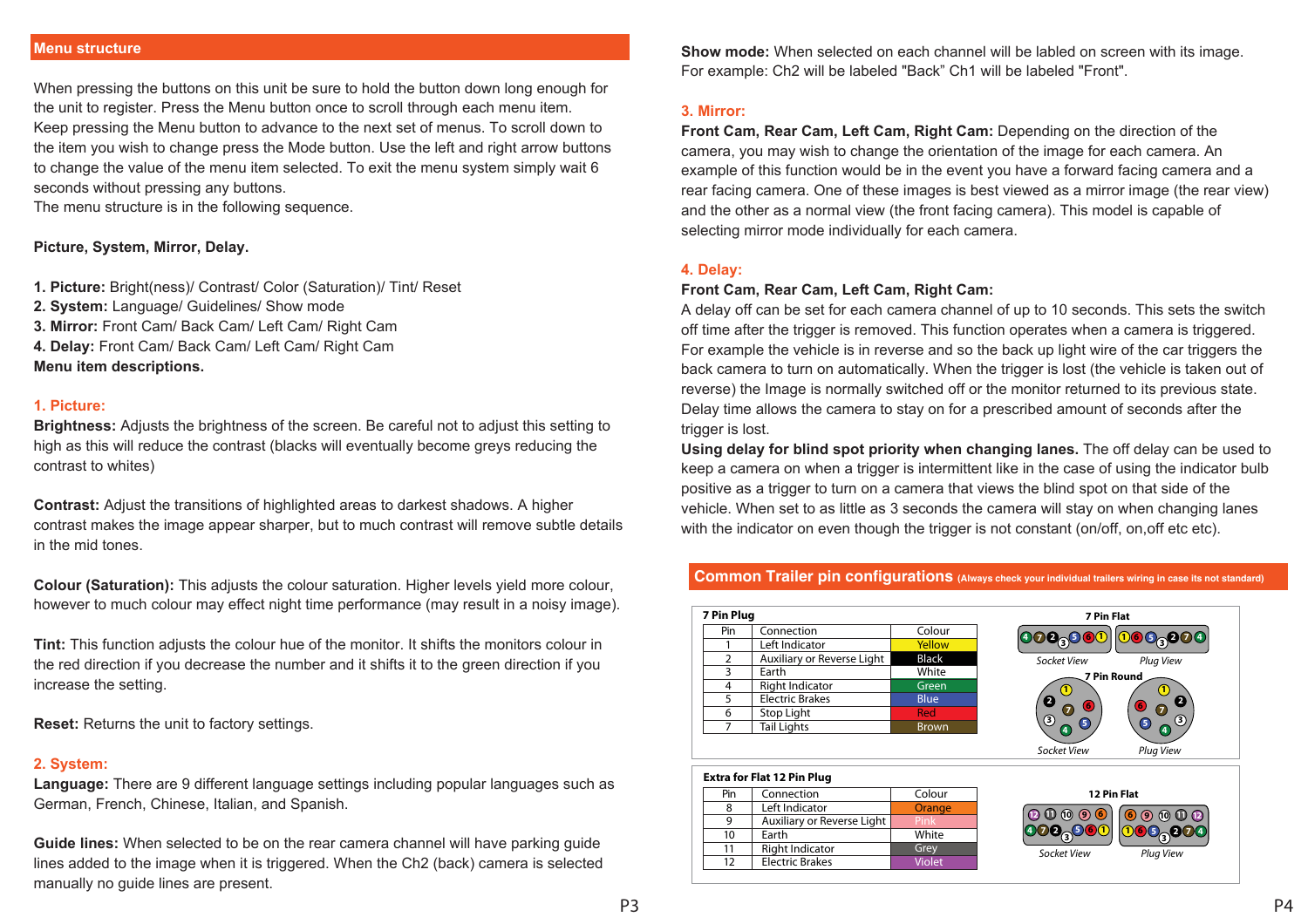# **Quad wiring diagram**



P6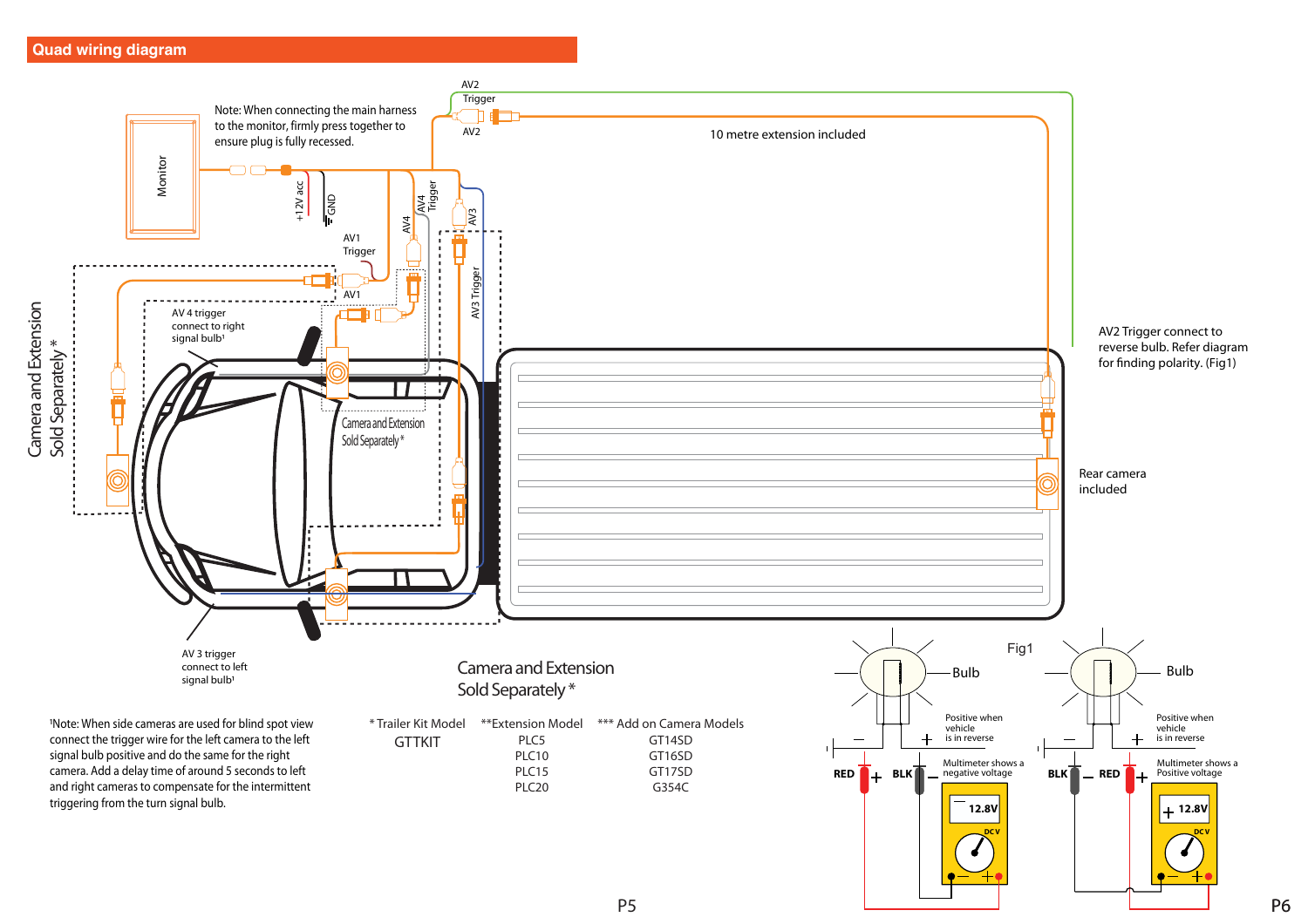# **How to find reversing wires to trigger or power backup camera systems.**

We recommend that you wire up the triggers as the last part of your installation (after the systems monitor has been wired) this is so that you can use the system as a safe way to test for a reversing wire.

Back up camera systems (reversing camera systems) require a signal to "Trigger" the system into action so that it automatically operates when the vehicle is in reverse. Whilst some systems are designed to allow cameras to operate even when the vehicle is not in reverse it is still necessary to wire a trigger system in so that the Camera that is facing backward automatically turns and or takes over as priority when in the vehicle is in reverse. When wired in correctly using the right trigger priority, the system can also automatically turn on the rear camera of an attached trailer taking priority over the vehicles back up camera when the trailer is connected.

The most common way to trigger the rear facing camera is to use the  $+$  wire that powers one of the vehicles reversing globes at the back of the vehicle.

NOTE: Some vehicles that Use CAN bus to operate rear lighting systems may require additional parts to trigger the system.

Caution: Never test for reversing wires standing at the back of the vehicle, with the engine running and the gearbox in reverse gear. If the car/truck can not be placed in reverse without the engine running, Special procedures should be employed. In this case we highly recommend you seek a professional installer to do this type of work. Failure to follow proper procedure could cause serious injury or death. (The vehicle could back over you)

#### Step 1.

Place the car in reverse, with ignition on but the car not running (do not leave the cars ignition on for long periods of time without starting it) observe or have an observer notice which light turns on and its location in the lens. Turn the ignition off. Then, locate the globe socket that holds the reversing globe into the lens. In some cases the Lens has to be removed from the car to expose the socket. In most cases however, you can gain access from the inside of the car behind a removable interior wall/panel.

#### Step 2.

Identify which wire is the globes ground and which is positive (see Fig 1 diagram). Light globes have very low resistance so if a globe is in place, both wires will show up as a ground. Even if you remove the globe the second globe on the other side of the vehicle will still give the positive side a short path to ground and may still be indistinguishable from the globes earth. For this reason it is necessary to energize the globe to find out which side is positive and which side is negative.

Using a multimeter set to DC volts (make sure that it is on the correct scale) attach the negative probe to one of the globes wires and the positive probe to the other (in most cases you can push the probe ends into the back of the globe socket) if not, you may have to

carefully strip both wires sheaths back to expose the wires core making sure you keep them separate and away from the cars chassis to avoid any shorts). You should also make sure the globe it self is not resting on something that could be harmed by extreme heat as the globe when on can get very hot). Turn the ignition back on again with the cars gear set to reverse (without the engine running). The globe should illuminate and the multimeter will show a positive voltage or a negative voltage across the globe. By noting whether the voltage is positive or negative you can define which wire is positive or negative. If the reading is positive then the probes positive is connected to the positive wire. If it's a negative reading then the multimeter's negative probe is connected to the positive wire of the globe as a final check, take the vehicle out of reverse with the ignition still on and check that the voltage is now zero.

If the vehicle can not be placed in reverse without the engine running the following procedure should be used. With the car off, remove the globe. Set your multimeter to resistance on the lowest setting. Place one probe on a part of the chassis that is ground (most rear tail light assemblies have a small grounding screw close by). If you can not find one look for some exposed chassis (like a tailgate hinge etc). Measure the resistance to ground of both wires in the back of the globe socket (with the globe out) whist the resistance will be very similar (because of the other globe still in the circuit) one wire will have a slightly higher resistance. The one with the highest resistance should be the positive wire.

Connect the system to this wire and then use the reversing system to test if it is triggering. With no one at the rear of the vehicle. Start the car. Make sure the reversing systems monitor is in the off state and then place the vehicle in reverse. If you have found the correct wire the system will automatically turn on from its off state. If you have connected the trigger to the globes earth no harm is caused but the system will not trigger. In that case simply connect it to the alternate wire and repeat.

### **CAN BUS**

In the event that the cars reversing lights are driven by CAN BUS the above wiring system may not trigger the system correctly. It may even create a globe fault warning. In this case a CAN BUS module (sold separately) may need to be installed. However, just because the vehicle has a CAN BUS system does not necessarily mean that it will require such a module to work. In fact the opposite is true. Most vehicles do not require an additional module. If a CAN BUS module is required we recommend seeking advice from a professional installer.

Multi trigger systems. Please refer to the diagram provided with trailer trigger systems. Pay special attention to the AV camera numbers and trigger numbers. It is important that the AV camera numbers match the diagrams placement in order to provide the correct priorities so that when a trailer is connected it takes rear view priority over the vehicles rear view camera and so that when no trailer is connected the vehicles rear camera operates automatically.